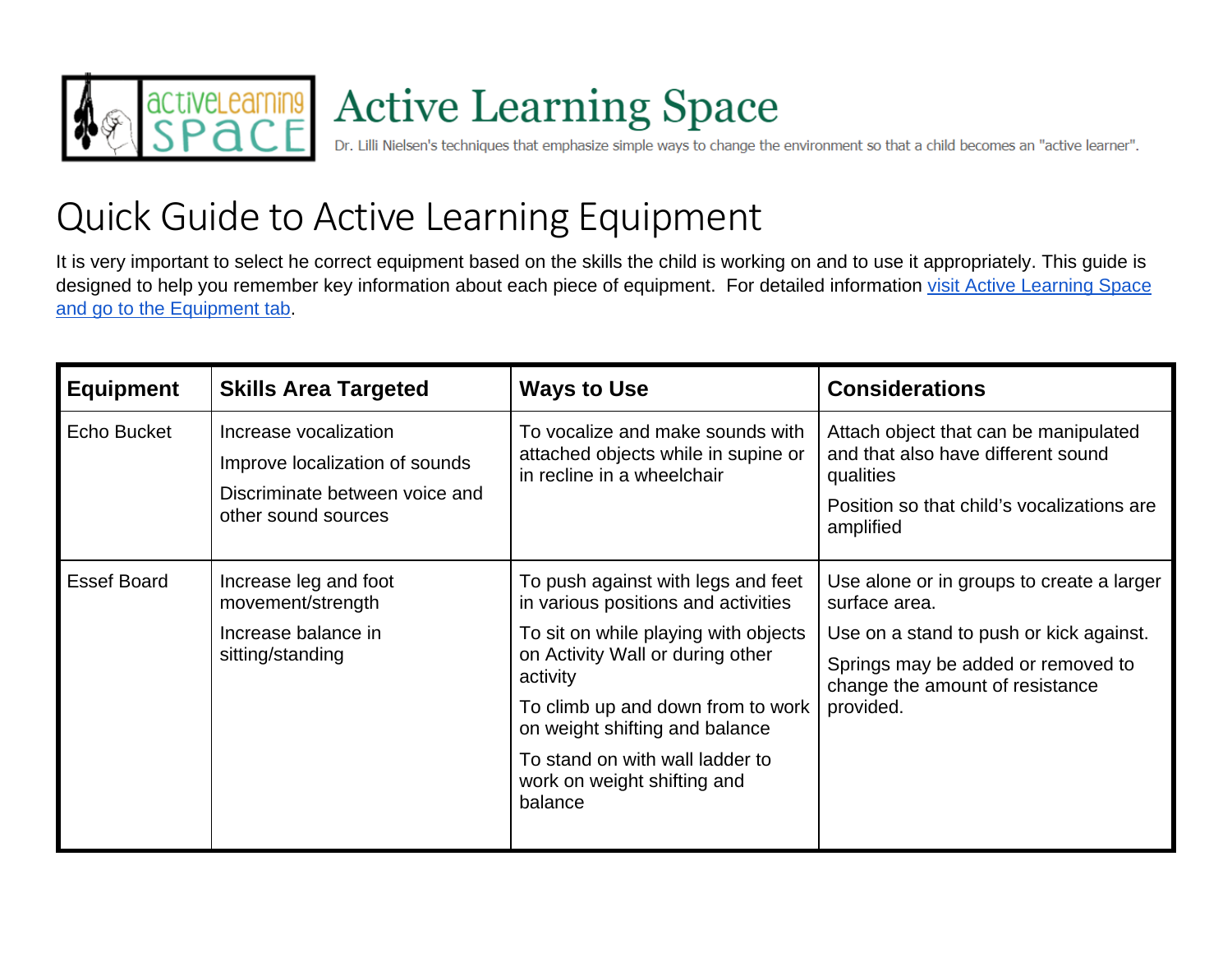| <b>HOPSA Dress</b> | Improve leg movement                                                                  | To be in an upright position with<br>hands, arms, feet, legs free to<br>move/explore objects attached to<br>HOPSA or Activity Wall (on a<br>single point hook)<br>To move along a straight path and<br>orient along the way with hands,<br>arms, feet, legs free to<br>move/explore objects attached to<br><b>HOPSA or Activity Wall (straight)</b><br>track) | Initially the child should be in a fixed<br>position (not moving along a track).                                                                                             |
|--------------------|---------------------------------------------------------------------------------------|---------------------------------------------------------------------------------------------------------------------------------------------------------------------------------------------------------------------------------------------------------------------------------------------------------------------------------------------------------------|------------------------------------------------------------------------------------------------------------------------------------------------------------------------------|
|                    | Improve weight bearing                                                                |                                                                                                                                                                                                                                                                                                                                                               |                                                                                                                                                                              |
|                    | Improve balance in standing                                                           |                                                                                                                                                                                                                                                                                                                                                               | Initially child's feet do not bear weight,<br>just touch ground                                                                                                              |
|                    | Improve coordination of<br>movement needed to walk and<br>orient in space in standing |                                                                                                                                                                                                                                                                                                                                                               | Has been used with children who have                                                                                                                                         |
|                    |                                                                                       |                                                                                                                                                                                                                                                                                                                                                               | hip dysplasia after consulting with doctor<br>If child can walk independently, can be<br>used to introduce activities such as roller<br>skating, moving up/down stairs, etc. |
|                    | Improve head control                                                                  |                                                                                                                                                                                                                                                                                                                                                               |                                                                                                                                                                              |
|                    | Improve independent arm<br>movement                                                   |                                                                                                                                                                                                                                                                                                                                                               |                                                                                                                                                                              |
|                    |                                                                                       | To move in a large space and<br>orient to that space with hands,<br>arms, feet, legs free to<br>move/explore objects attached to<br>HOPSA and throughout the large<br>space (H-Track)                                                                                                                                                                         |                                                                                                                                                                              |
|                    |                                                                                       | To be in an upright seated position<br>with support from the HOPSA<br>Dress, allowing free movement by<br>the child when positioned in a<br>swing or on the Essef Board<br>promoting core strength, improving<br>head control, arm and leg<br>movement in sitting.                                                                                            |                                                                                                                                                                              |
|                    |                                                                                       |                                                                                                                                                                                                                                                                                                                                                               |                                                                                                                                                                              |
|                    |                                                                                       |                                                                                                                                                                                                                                                                                                                                                               |                                                                                                                                                                              |
|                    |                                                                                       |                                                                                                                                                                                                                                                                                                                                                               |                                                                                                                                                                              |
|                    |                                                                                       |                                                                                                                                                                                                                                                                                                                                                               |                                                                                                                                                                              |
|                    |                                                                                       |                                                                                                                                                                                                                                                                                                                                                               |                                                                                                                                                                              |
|                    |                                                                                       |                                                                                                                                                                                                                                                                                                                                                               |                                                                                                                                                                              |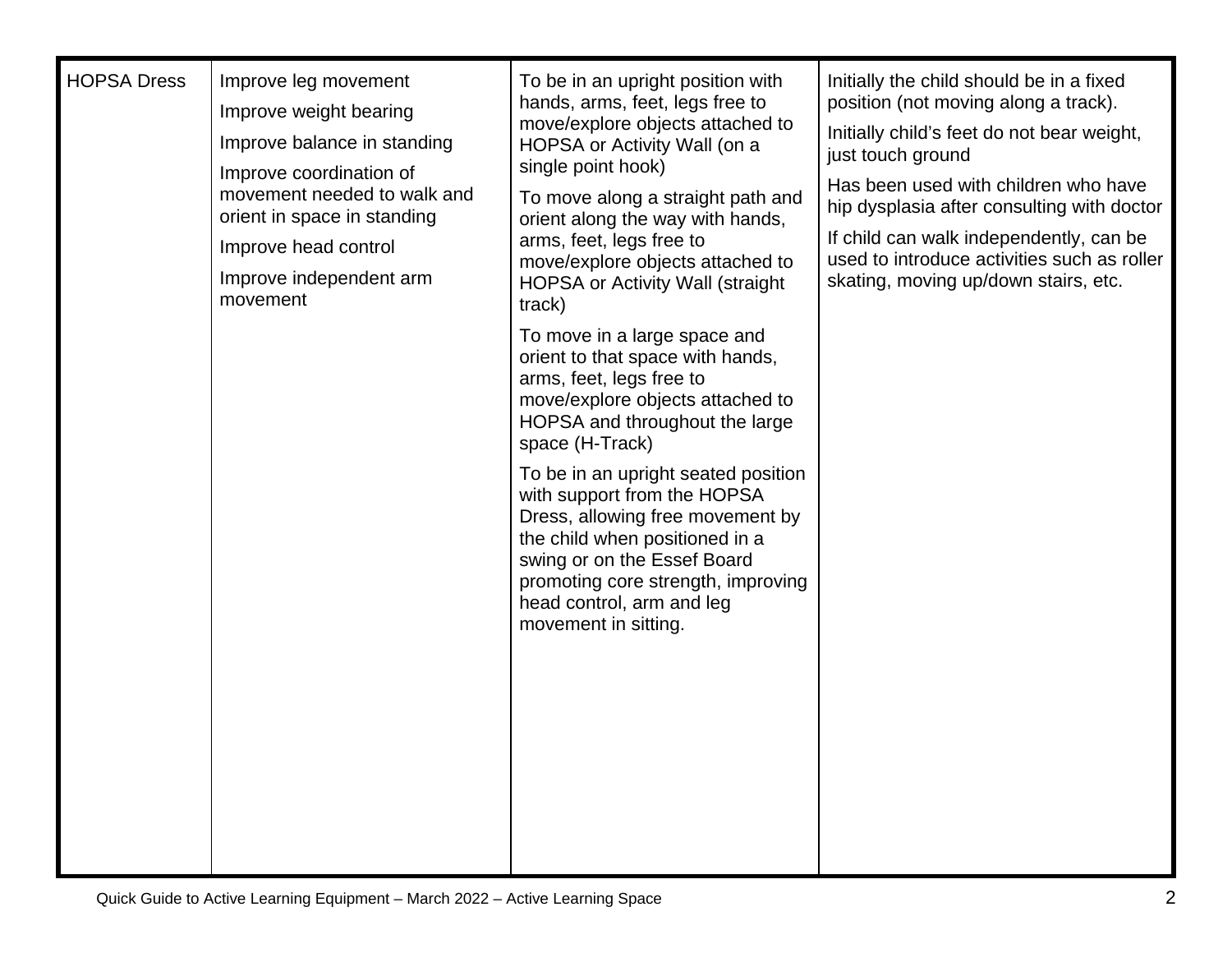| <b>Equipment</b>                                 | <b>Skills Area Targeted</b>                                                                                                                                                                                                                                                                                                                 | <b>Ways to Use</b>                                                                                                                                                                                                                                                                                                                                 | <b>Considerations</b>                                                                                                                                                                                                                                                                                                                                                                                                                                                                                                                                                                                                                                                                                                                                                             |
|--------------------------------------------------|---------------------------------------------------------------------------------------------------------------------------------------------------------------------------------------------------------------------------------------------------------------------------------------------------------------------------------------------|----------------------------------------------------------------------------------------------------------------------------------------------------------------------------------------------------------------------------------------------------------------------------------------------------------------------------------------------------|-----------------------------------------------------------------------------------------------------------------------------------------------------------------------------------------------------------------------------------------------------------------------------------------------------------------------------------------------------------------------------------------------------------------------------------------------------------------------------------------------------------------------------------------------------------------------------------------------------------------------------------------------------------------------------------------------------------------------------------------------------------------------------------|
| <b>Little Room</b>                               | Gain the ability to reach and<br>grasp<br>Gain the beginning of the<br>understanding of space<br>Develop early object concept<br>Develop skills needed to roll<br>Develop skills needed to vocalize<br>Develop skills to be independently<br>active                                                                                         | To use while in supine to learn to<br>reach and grasp<br>To use in supine to explore objects<br>when a child is unable to sit<br>independently.<br>To use in seated position to<br>explore objects<br>To use as a den to go in and come<br>out for play                                                                                            | Always use on Resonance Board<br>Depending on ability to reach and grasp,<br>need to put plastic tubing on elastic.<br>Designed so that appropriate ventilation<br>keeps the child from drowsing or<br>overheating.<br>Use the proper size little room reflecting<br>the development skills of the child and<br>physical - child should be able to touch<br>the side panels and the ceiling as well<br>as the objects hanging in the Little<br>Room. For children who cannot sit up<br>typically 1' high, child can sit up 2'<br>generally, though for older individuals<br>can also be configured at 3' high.<br>Designed so that child cannot tip or<br>easily move the Little Room or any of<br>the panels.<br>Do not use not lights/switches and bells<br>in the Little Room. |
| <b>Multi-Functional</b><br><b>Activity Table</b> | Initiate a large variety of cognitive<br>activities (constructive play,<br>sorting, categorizing, etc.) while<br>sitting on the floor, in a chair, or<br>wheelchair<br>To give a child/adult a designated<br>"work" area coordinating all<br>previously learned skills.<br>To teach a child responsibility in<br>set up and clean up tasks. | To improves the learner's creative<br>capabilities in constructive play<br>with various materials<br>To enlarge object concept through<br>manipulation of various materials<br>To enhance knowledge about<br>which objects can be separated,<br>sorted, and put together<br>To enhances the ability to solve<br>problems through constructive play | Adjust the height of the table for sitting<br>on the floor or in a chair.<br>Panels can be interchanged using<br>magnetic surfaces, Velcro surfaces,<br>position boards, and various sized<br>containers.                                                                                                                                                                                                                                                                                                                                                                                                                                                                                                                                                                         |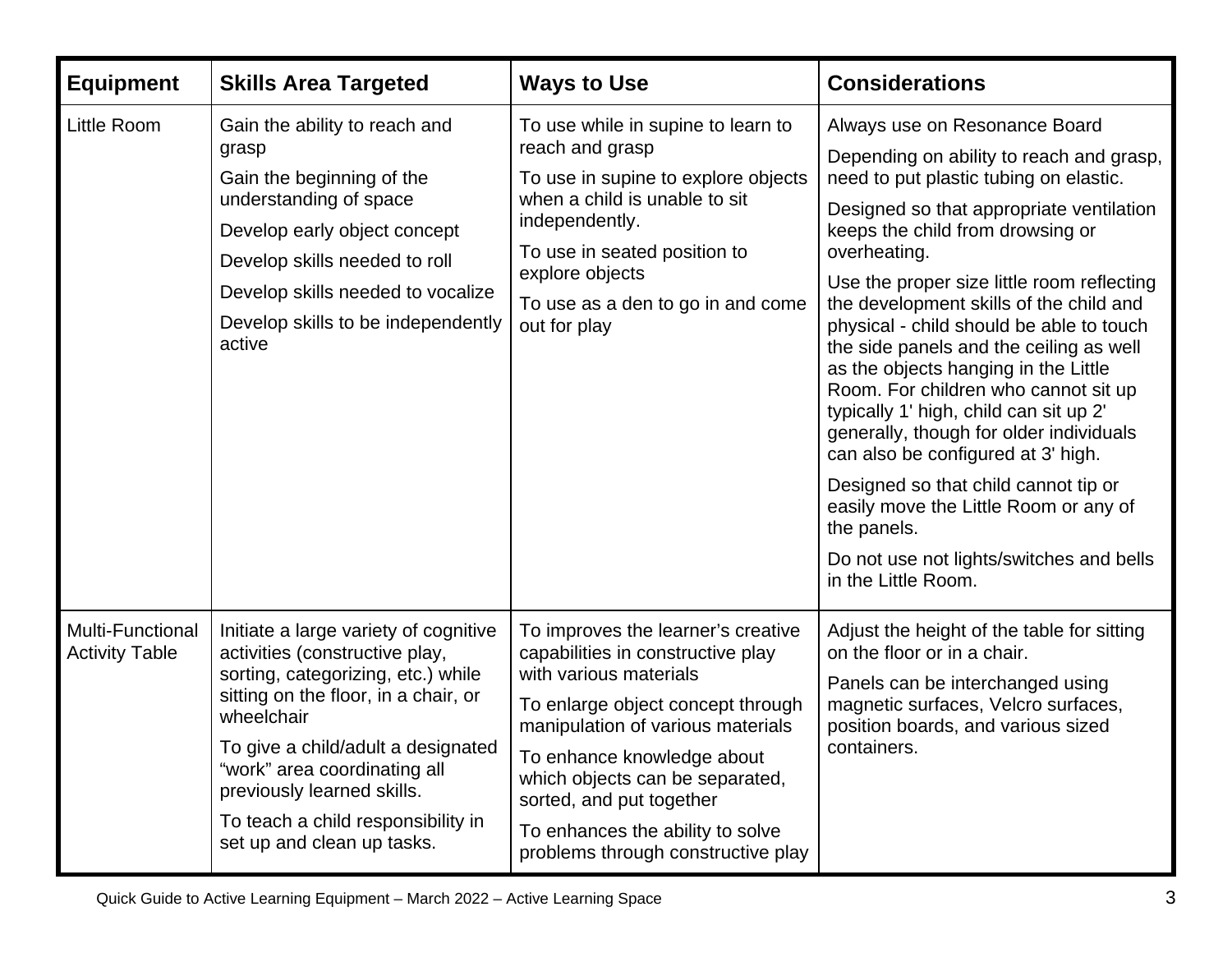| <b>Equipment</b>                                                         | <b>Skills Area Targeted</b>                                                                                                                                                                            | <b>Ways to Use</b>                                                                               | <b>Considerations</b>                                                                                                                                                                                                                                                                         |
|--------------------------------------------------------------------------|--------------------------------------------------------------------------------------------------------------------------------------------------------------------------------------------------------|--------------------------------------------------------------------------------------------------|-----------------------------------------------------------------------------------------------------------------------------------------------------------------------------------------------------------------------------------------------------------------------------------------------|
| Resonance<br><b>Board</b>                                                | Develop an understanding of<br>space limited "room" which the<br>resonance board represents                                                                                                            | To amplify feedback of any<br>movement during independent,<br>interactive play through vibration | May be used with a variety of other<br>pieces of equipment including Little<br>Room, Support Bench, Essef Board or<br>alone as place for independent or<br>interactive play.<br>Do not dampen vibrational feedback with<br>blankets, mats, etc. unless there is a<br>medical reason to do so. |
|                                                                          | Increase movements and<br>movement from one place to<br>another                                                                                                                                        | To learn about a defined space                                                                   |                                                                                                                                                                                                                                                                                               |
|                                                                          |                                                                                                                                                                                                        | To learn about orienting and<br>placing things within a defined<br>space                         |                                                                                                                                                                                                                                                                                               |
| <b>Position Boards</b><br>Scratch,<br>Position and<br><b>Grab Boards</b> | Promote increased fine motor<br>development from a level of<br>scratching, to a level of grasping<br>and increase skills for<br>manipulation of objects<br>Learn the position of<br>objects/materials, | To use with various low profile<br>textures to develop finger<br>movements to scratch            | May be positioned on a wall or modified<br>to place on a tray or as freestanding<br>device.                                                                                                                                                                                                   |
|                                                                          |                                                                                                                                                                                                        | To use with objects of higher<br>profile in fixed position to work on<br>grasp                   | Need to consider size of the child's hand<br>and ability to grasp when choosing<br>objects.                                                                                                                                                                                                   |
|                                                                          |                                                                                                                                                                                                        | To use with a variety of objects on<br>short elastic to work on grasp and<br>release             | Child needs to be able to bring objects<br>to mouth when manipulating them.<br>Consider child's preferences and<br>sensory access when selecting<br>materials to place on a position board.                                                                                                   |
|                                                                          |                                                                                                                                                                                                        | To use with variety of objects on<br>long elastic to grasp and<br>manipulate                     |                                                                                                                                                                                                                                                                                               |